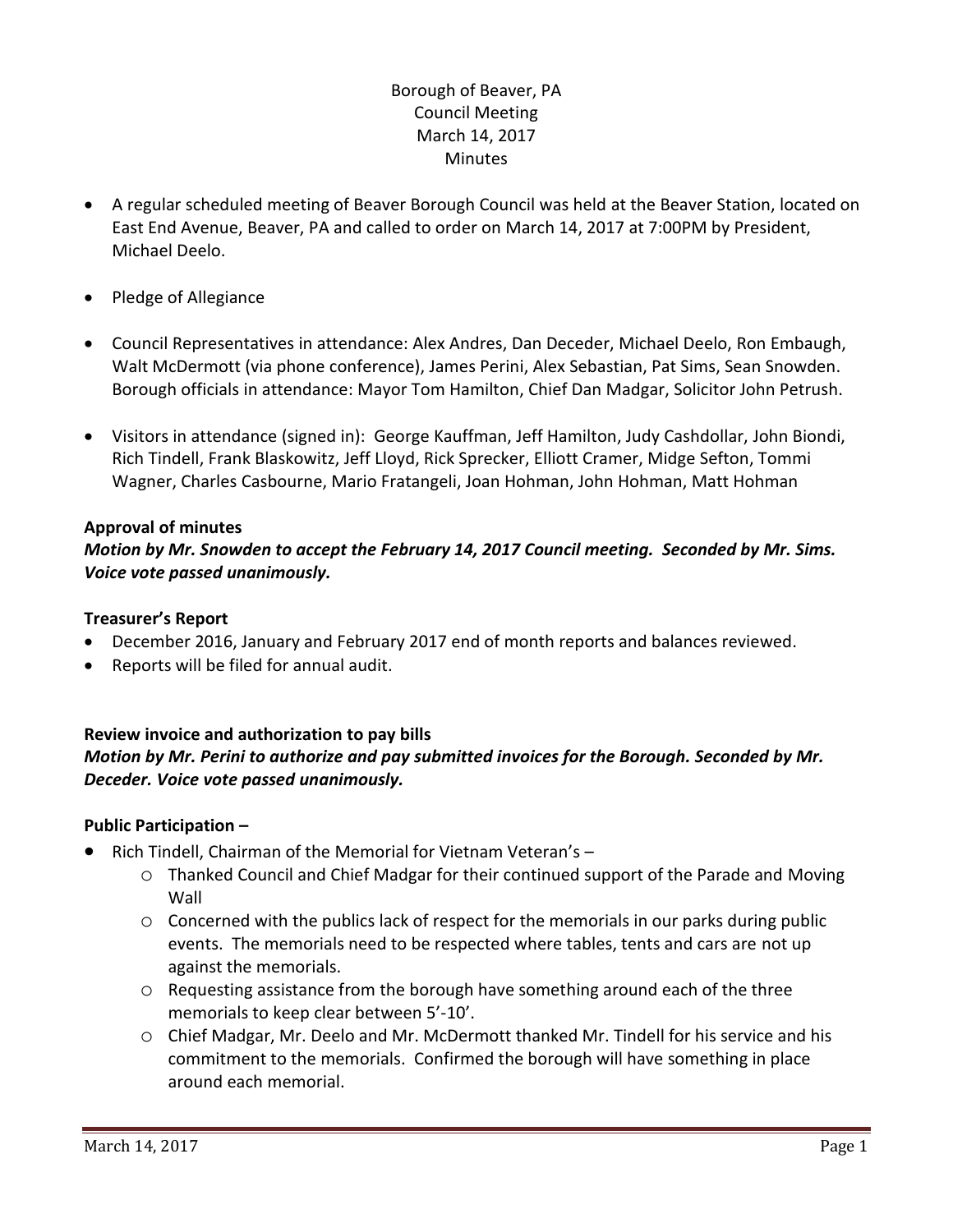- Frank Blaskowitz, 385 Navigation Street Upset that the Shade Tree Commission was not notified or consulted about the removal of the pine trees in the central parks. Did council approve the removal? There is an ordinance in place stating the injury of trees is unlawful.
	- o Mr. Madgar explained that Rick Sprecker had already explained to Mr. Blaskowitz in detail that the main reason for the removal of the trees was for safety reasons. Some of the trees were dead, some of the roots were going into the electrical boxes located under the trees, and some were too tall that a strong wind would knock them over. His job is to keep residents safe and the borough clear of any lawsuits. Also, in past conversations with Mr. Colavincenzo, it was told that pine trees are not considered Shade Trees.
	- o Mr. Petrush stated:
		- **Pine and Spruce trees are not considered Shade Trees**
		- The borough owns the parks and the trees in the parks. The borough does not have to have permission from the Shade Tree Commission to cut down trees on borough property.
		- $\blacksquare$  The borough is well within the rights to do what they did
- John Biondi, 800 Fifth Street Heard a rumor that council was considering taking the BYOB away from local restaurants.
	- o Mr. Deelo stated council has asked the Planning Commission to investigate the ramifications of alcohol sales in town. This does not affect the BYOB.
- George Kauffman, 100 Oak Street Notifications have been sent out regarding the Flowering Parks Program and the 21 trees that will be planted in the three central parks.
	- o Stated the request for additional volunteers is important
	- o Mr. Madgar thanked Mr. Kauffman and the volunteers for their time and effort
- Judy Cashdollar, 899 Seventh Street Asked if the borough can put a fountain in the park for dogs. Also, there is a large tree limb hanging over Dravo Avenue that should be cut down.
	- o Mr. Madgar stated we had reported in the past that the fountain would cost between \$3,000-\$4,000. Not feasible at the present time.
	- o Mr. Madgar stated he will have the limb looked into. He'll have it removed if it is a safety hazard.

# **Reports – Commissions**

# **Council of Governments (COG) –** Reported by Mr. Deceder

Reviewed the February 23, 2017 meeting minutes enclosed in council packet

# **Business District Authority - No report**

# **Civil Service Commission –** Reported by Midge Sefton

Next scheduled meeting is March 29, 2017 to review the Rules and Regulations

# **Zoning Hearing Board (ZHB) –** Reported by Mr. Sprecker

Two variance requests will be scheduled next month then one in May.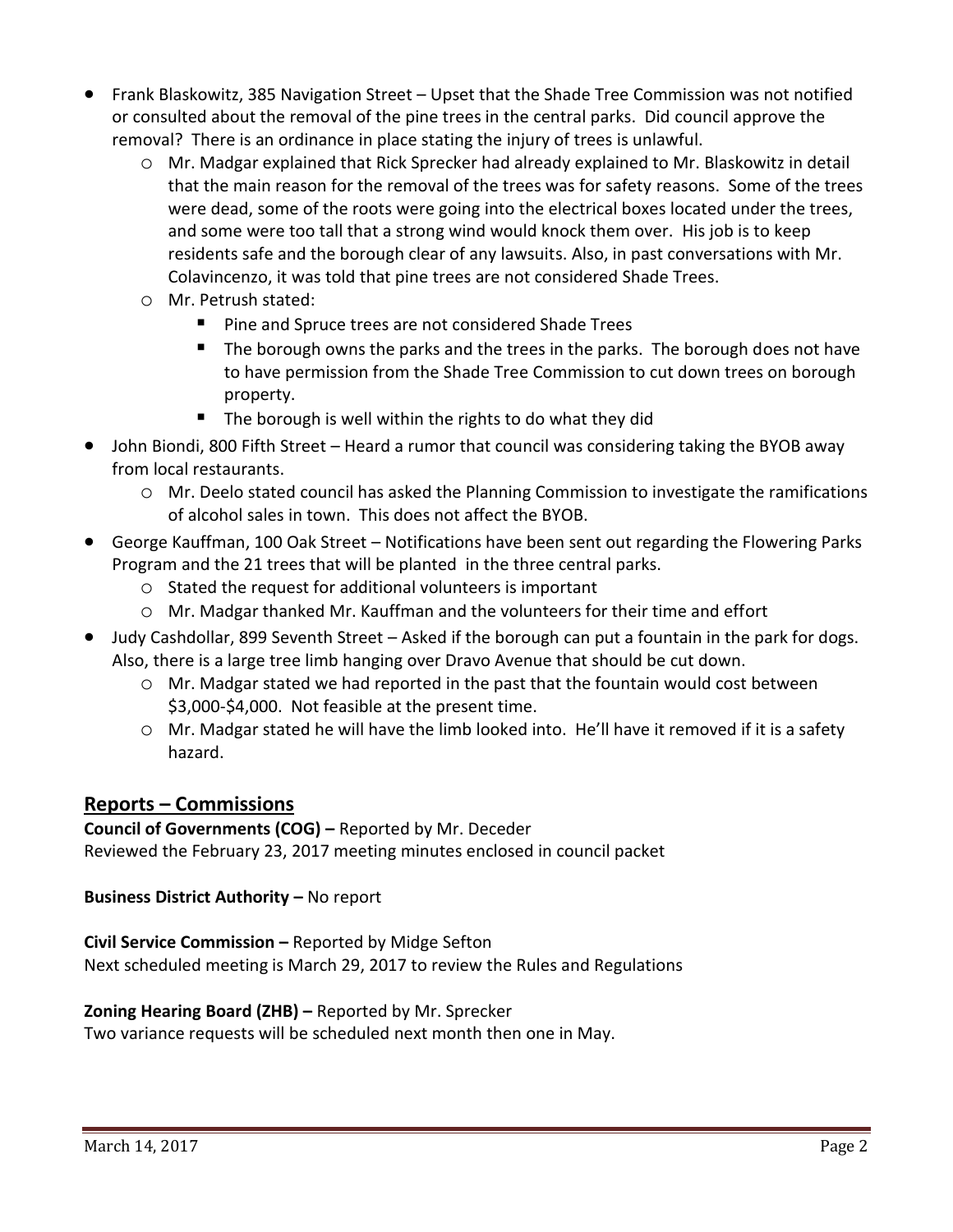## **Planning Commission –**

- February 20, 2017 draft minutes and letter from the Planning Commission dated March 2, 2017 regarding the Ovadia Lot Consolidation enclosed in council packet
- Mr. Deelo stated the Planning Commission is to provide a report regarding alcohol sales. A consultant was hired since it is a zoning issue. Recently revised rules by the Liquor Control Board allow alcohol sales under certain circumstances even though our town is a dry town.

### **Tree Commission –** Reported by Frank Blaskowitz

Reviewed the February 27, 2017 meeting minutes enclosed in council packet

### **Code Enforcement Officer Report –**

February 2017 report distributed to council

### **Historic Architectural Review Board (HARB) –**

- February 22, 2017 meeting minutes enclosed in council packet
- Mr. Deelo The Shell Mitigation project benefits Beaver's Historic Preservation program. The program is administered through the Pennsylvania Historical and Museum Commission with oversight and coordination from HARB's Steering Committee which he is the Council Representative.

## **Council Committee Reports**

**Public Safety –** Reported by Mr. Snowden

- The public meeting regarding drug awareness is scheduled for Tuesday, April 4, 2017 from 6:30- 8:00PM at the Beaver High School Auditorium.
	- o A Notification will be sent out
- Mr. Deelo stated there is a request from the Mayor to increase the Solicitation Fee requests the Public Safety Committee and Finance Committee review the request.

**Finance –** Reported by Mr. Perini

- Reviewed the February 8, 2017 meeting minutes enclosed in council packet
- Mr. Deelo requested the committee research the negative amount between the Bank Balance and Income Statements of last year. Need to find out how and why.

**Highway –** Reported by Mr. McDermott and Mr. Sims February 20, 2017 meeting minutes enclosed in council packet

**General Government –** No report

#### **Code Enforcement –** Reported by Mr. Sebastian

- Considering adding a permit process for dumpsters
- Rental Registration process is still being worked on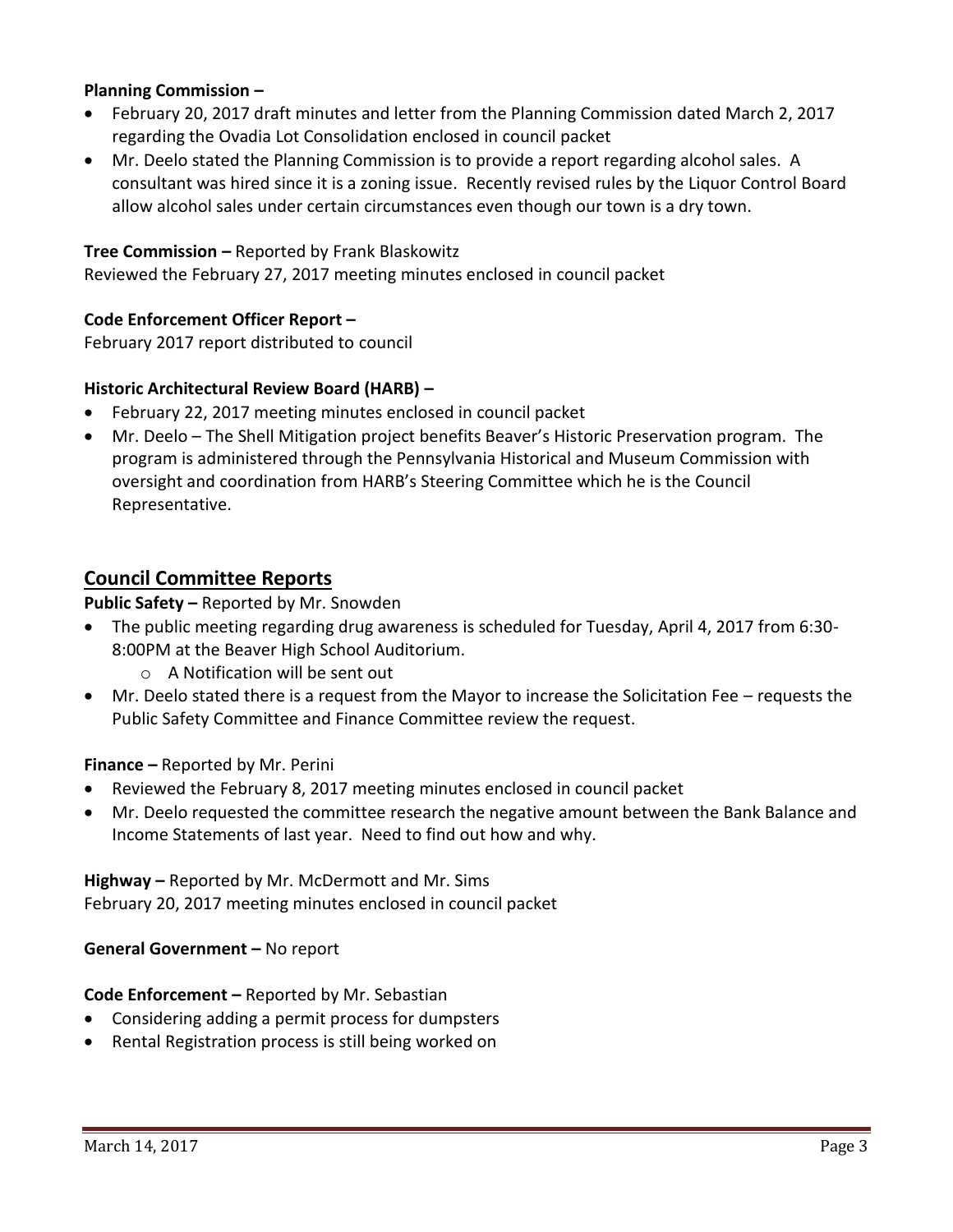## **Recreation –** Reported by Mr. Embaugh

Reviewed the March 7, 2017 meeting minutes enclosed in council packet

## **Municipal Authority –** Reported by Mr. Sims

- February 15, 2017 meeting minutes enclosed in council packet
- January –February 10, 2017 Borough Municipal Authority Engineer report enclosed in council packet

# **Reports**

## **Manager's Report –** Reported by Chief Madgar

- Reviewed the February 2017 report enclosed in council packet
- *Motion by Mr. McDermott to accept the paving projects that are listed by Dan Martone, Borough Engineer referenced in the February 2017 Borough Engineer report: Corporation Street from Beaver Street to Insurance Street; Beaver Street from East Second Street to Third Street; Asphalt section of Canal Street at intersection with Buffalo Street; Wood Alley from Center Way to East Second Street. Seconded by Mr. Sims. Voice vote passed unanimously.*

#### **President's Report –**

Researching and considering the reactivation of the Street Scape Committee to be an advisory group to the Borough Manager.

### **Mayor Hamilton - No report**

### **Police Chief Madgar –**

Through a grant from the District Attorney's Office, all police officers have had training are now carrying Narcan

**Fire Department –** No report

### **Emergency Management Coordinator - No report**

#### **Borough Engineer –**

February 2017 monthly report enclosed in council packet

### **Solicitor Petrush –**

- Working on several new ordinances Rental Registration is one of the ordinances
- Mr. McDermott requested status of 418 Fair Avenue
	- o Mr. Petrush stated nothing new has happened in 2017. He has requested Mr. Sprecker put a report together for him
	- $\circ$  Mr. Colavincenzo who is representing the owner of 418 Fair Avenue had until January 1, 2017 to respond. Mr. Petrush will advise Mr. Colavincenzo that he is preparing and proposing a motion.